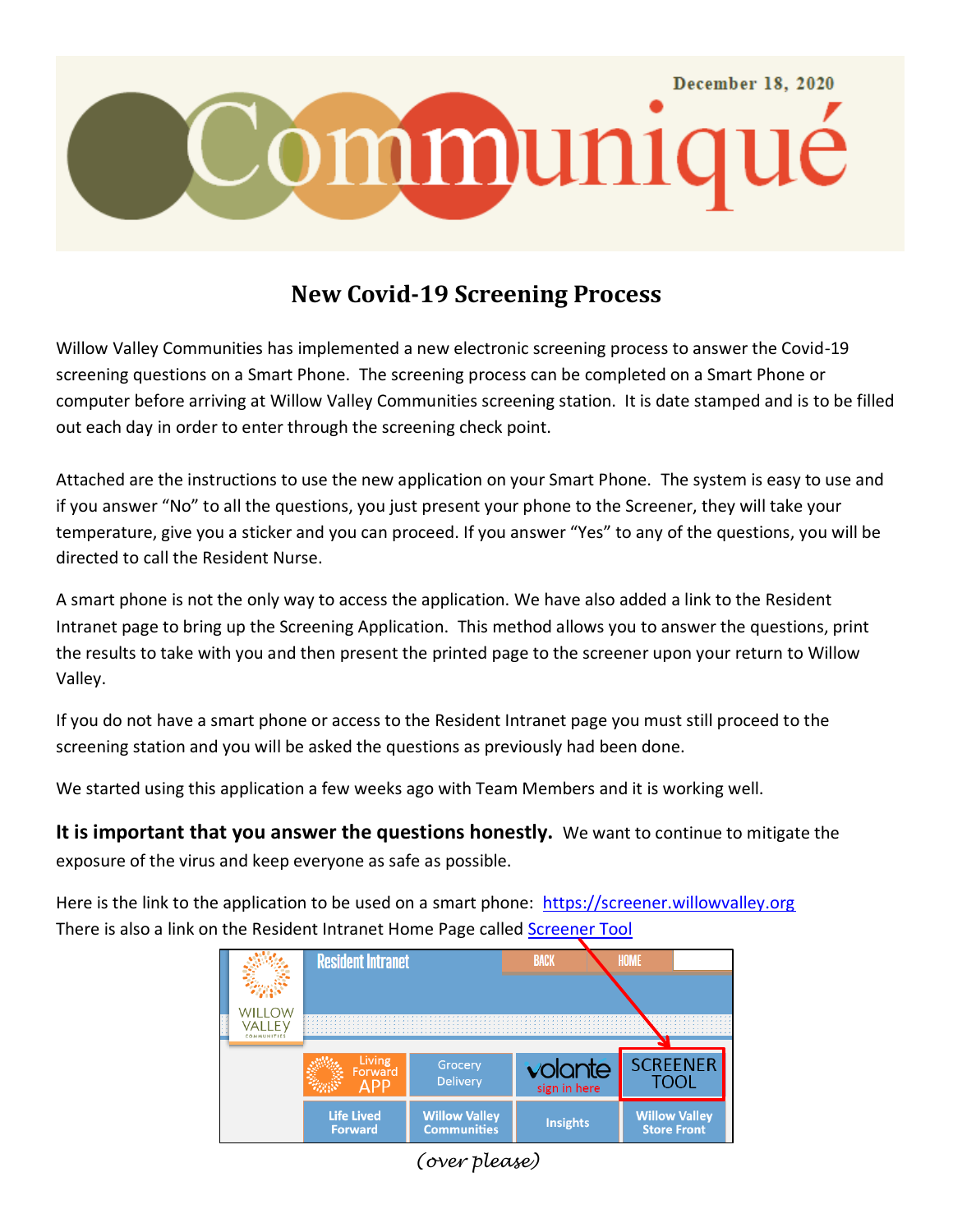Whether you open the application on your phone or click on the Resident Intranet link, please follow the instructions below:

• Click "Resident"



- Fill out the form by clicking "Yes" or "No" and then click Submit
- Click "Remember me on this device", and your information will be filled in the next time you use the application.

| AA | <b>△</b> screener.willowvalley.org                                                                                                                                                                                                                                       | Ò | a screener.willowvalley.org                                                                                                                                                                                       |
|----|--------------------------------------------------------------------------------------------------------------------------------------------------------------------------------------------------------------------------------------------------------------------------|---|-------------------------------------------------------------------------------------------------------------------------------------------------------------------------------------------------------------------|
|    |                                                                                                                                                                                                                                                                          |   | In the last 14 days, other than for work, medical<br>reasons, military reasons or compliance with a<br>court order, have you traveled outside of<br>Pennsylvania for more than a day at a time?*                  |
|    | <b>Willow Valley Communities</b><br><b>Resident</b>                                                                                                                                                                                                                      |   | Yes<br>No                                                                                                                                                                                                         |
|    | <b>Daily Health Questionnaire</b>                                                                                                                                                                                                                                        |   | Do you have signs or symptoms of a respiratory<br>infection, such as fever, cough, shortness of breath,<br>or sore throat? <sup>*</sup>                                                                           |
|    | Resident ID <sup>*</sup>                                                                                                                                                                                                                                                 |   | Yes<br>No                                                                                                                                                                                                         |
|    | 999999<br>First Name*                                                                                                                                                                                                                                                    |   | Are you experiencing NEW ONSET or CHANGE<br>OF SYMPTOMS that include muscle pain,<br>headache, chills, or GI issues (gastro-intestinal)?*                                                                         |
|    | Test                                                                                                                                                                                                                                                                     |   | Yes<br>No                                                                                                                                                                                                         |
|    | Last Name <sup>*</sup><br>Name<br>Email *<br>Testname@gmail.com                                                                                                                                                                                                          |   | In the last 14 days, OTHER THAN AT WILLOW<br>VALLEY COMMUNITIES, have you had DIRECT<br>CONTACT (less than 6 feet for more than 15<br>minutes) with someone with a confirmed diagnosis                            |
|    | Remember me on this device                                                                                                                                                                                                                                               |   | of COVID-19, or under investigation for COVID-<br>19?                                                                                                                                                             |
|    | According to the U.S. Centers for Disease Control<br>and Prevention & the World Health Organization,<br>COVID-19 Symptoms include:<br>• Fever or chills<br>• Cough<br>· Shortness of breath or difficulty breathing<br>· Fatigue<br>• Muscle or body aches<br>· Headache |   | Yes<br>No<br>I agree to go through the drive thru<br>screening station to get my temperature<br>checked before going to work.<br>I certify all the information provided is<br>accurate to the best of my ability. |
|    | • New loss of taste or smell<br>• Sore throat<br>• Congestion or runny nose<br>· Nausca or vomiting<br>· Diarrhea                                                                                                                                                        |   | Submit                                                                                                                                                                                                            |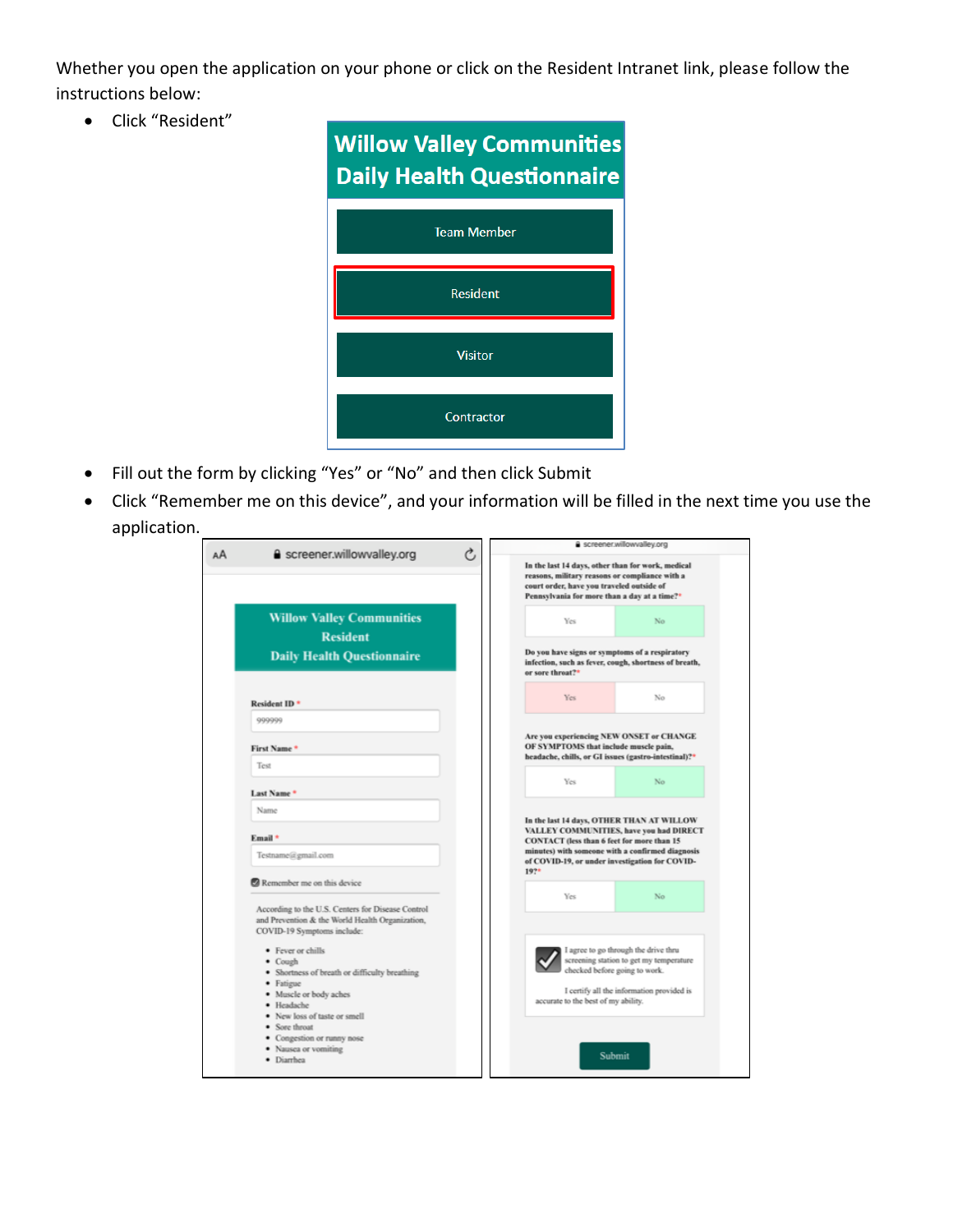If everything is accurate, Click OK.



You will get one of three screens depending on the answers.

- If you answer "No" to all questions, present your phone to the screener with the Green circle. They will take your temperature and give you a dot for the day, and you will be allowed to proceed.
	- o You will also get an Email, which you could also present to the Screener on your phone.
	- $\circ$  You can also print the Email before leaving and present it to the screener when returning.
- If you answer "Yes" to any question (except for being out of PA), you will get a Red circle and must call the Resident Nurse for your community.
- If you answer "Yes" to the "Outside of PA" question 1, and No to all other questions, you will still get a Green circle, but you will receive special instructions.



## **If you do not have a cell phone**

Please come to the screening station to be asked the questions. This process will take longer.